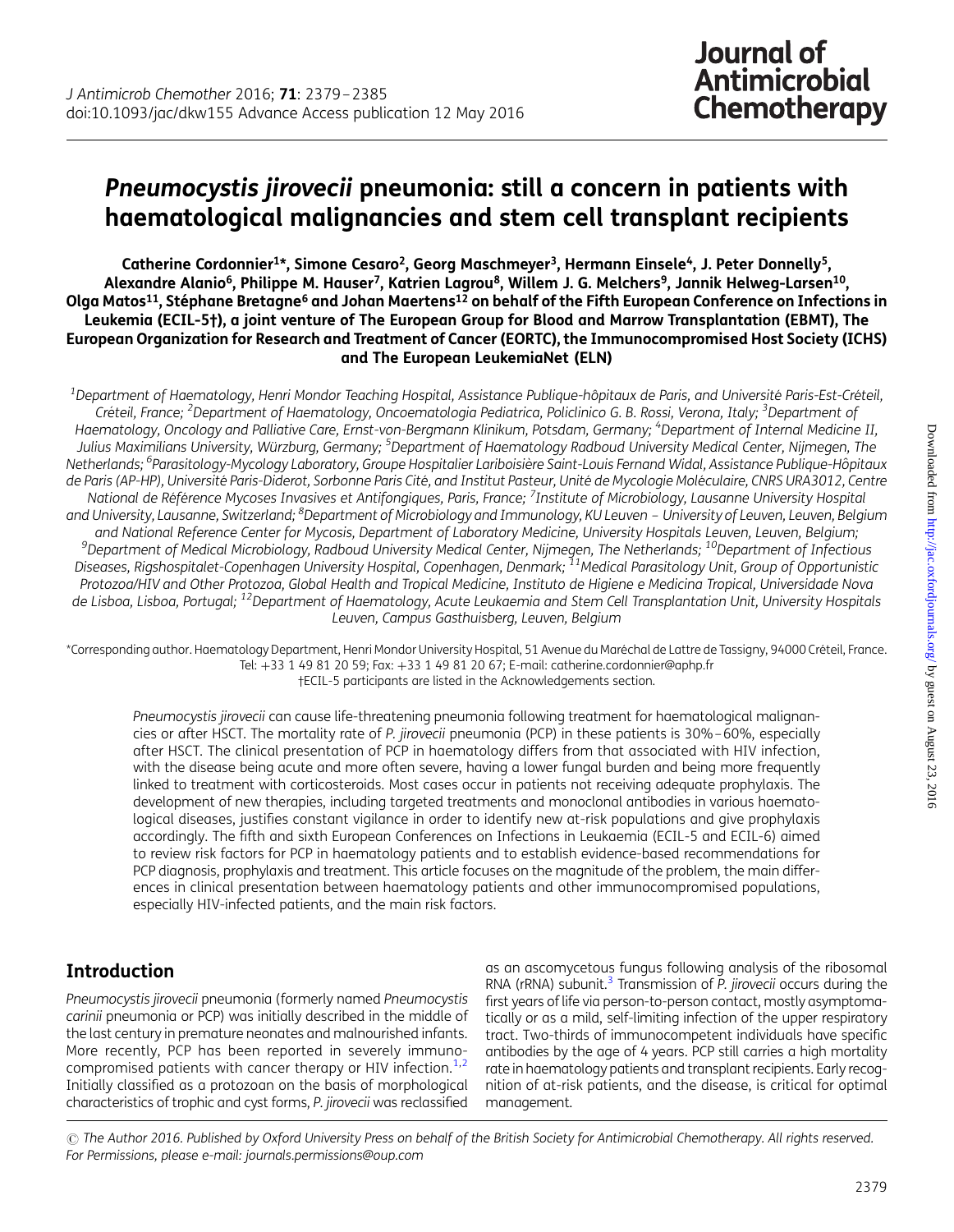Since 2005, the European Conference on Infections in Leukemia (ECIL) has aimed to produce recommendations for the management of infections in patients with haematological disorders, including HSCT recipients. During the fifth and sixth meetings (19–21 September 2013 and 11–12 September 2015, Nice, France) we developed guidelines for diagnosis, prophylaxis and treatment of PCP in HIV-negative haematology patients. Owing to a group decision aimed at adapting the presentation of the guidelines to the more recent international rules, the grading systems used for ECIL-5 (diagnosis of PCP; prophylaxis of PCP) and ECIL-6 (treatment of PCP) changed slightly. ECIL-6 experts used an evidence-based medicine grading system that adds accurate information about the source for grading the quality of evidence. These grading systems are both presented in Table 1 to facilitate their comparison. Following these two meetings, presentations summarizing the results were posted at [www.](http://www.kobe.fr/ecil) [kobe.fr/ecil](http://www.kobe.fr/ecil) on 28 March 2014 (laboratory diagnosis and prophylaxis) and 1 December 2015 (treatment of PCP). This introductory paper focuses on epidemiology, risk factors, presentation and outcome of PCP in haematology patients. Recommendations for laboratory diagnosis, prophylaxis and treatment are presented in three companion papers.  $4-6$  $4-6$  $4-6$ 

## Epidemiology of and risk factors for PCP in haematology patients

Before the 1980s, PCP was recognized as a severe, potentially lifethreatening infection, mainly in patients with  $ALL^{7,8}$  $ALL^{7,8}$  $ALL^{7,8}$  and in HSCT recipients.<sup>[9](#page-4-0)</sup> Thereafter, the HIV pandemic led to an unusually high prevalence of PCP and provided useful insights on the management of this disease. Following the introduction of HAART, the incidence of PCP in developed countries dropped dramatically

in HIV-infected patients. In ALL patients, adequate prophylaxis also markedly reduced the incidence from its high historical level; recent data now show incidences as low as 0.09% in patients treated prophylactically.<sup>10</sup> Prophylaxis has also reduced the incidence in HSCT recipients. Nowadays, ALL patients or HSCT recipients who develop PCP are usually not receiving adequate prophylaxis $11-14$  $11-14$  $11-14$  or do not comply with their prescribed prophylaxis.<sup>[10](#page-4-0)</sup> Nevertheless, the number of PCP cases in HIV-negative patients continues to increase worldwide. In the UK, the incidence rose from 3.15 cases per million inhabitants per year between 2000 and 2005 to 5.13 cases between 2006 and 2010.[15](#page-4-0)

### Risk factors for adult patients

Non-haematopoietic stem cell transplant recipients

**Underlying diseases.** The risk of developing PCP is strongly influenced by the underlying disease and its specific treatment. Historically, ALL patients have always been at high risk of PCP.<sup>1,[8](#page-4-0)</sup> Other populations at risk include those with lymphoproliferative disorders (LPDs), including chronic lymphocytic leukaemia, non-Hodgkin's lymphoma (NHL) and multiple myeloma. Patients with ALL and LPD constitute the vast majority (up to 83%) of patients with PCP in the haematology ward.<sup>13[,16](#page-5-0),1</sup>

There are only anecdotal reports of PCP in chronic myeloproliferative disorders; a single case was reported in a patient treated with dasatinib plus rapamycin for CML.<sup>18</sup> Patients with aplastic anaemia receiving anti-thymocyte globulin and cyclosporin A are usually not considered at risk, since no cases of PCP have been reported in three large studies.<sup>[19](#page-5-0)-[21](#page-5-0)</sup> PCP is also rare in AML and myelodysplastic syndromes.<sup>22</sup> The difference in attack rates between ALL and AML can partly be explained by the use of corticosteroids; whether other factors contribute to this difference is unknown.

Table 1. Grading systems used at ECIL-5 and at ECIL-6 for levels of evidence and strength of recommendations

|                           | Definition                                                                                                                                                                                                                                                    |                                                                                                                                                                                                                                                                                            |  |
|---------------------------|---------------------------------------------------------------------------------------------------------------------------------------------------------------------------------------------------------------------------------------------------------------|--------------------------------------------------------------------------------------------------------------------------------------------------------------------------------------------------------------------------------------------------------------------------------------------|--|
| Level/grade               | ECIL-5                                                                                                                                                                                                                                                        | ECIL-6                                                                                                                                                                                                                                                                                     |  |
| Quality of evidence (QoE) |                                                                                                                                                                                                                                                               |                                                                                                                                                                                                                                                                                            |  |
|                           | evidence from $\geq$ 1 properly randomized, controlled trial                                                                                                                                                                                                  | evidence from at least 1 properly designed randomized, controlled<br>trial (orientated on the primary endpoint of the trial)                                                                                                                                                               |  |
| $II^{\alpha}$             | evidence from $\geq$ 1 well-designed clinical trial, without<br>randomization; from cohort or case-controlled analytical studies<br>(preferably from >1 centre); from multiple time-series studies; or<br>from dramatic results from uncontrolled experiments | evidence from at least 1 well-designed clinical trial (including<br>secondary endpoints), without randomization; from cohort or<br>case-controlled analytical studies (preferably from $>1$ centre);<br>from multiple time series; or from dramatic results of<br>uncontrolled experiments |  |
| Ш                         | evidence from opinions of respected authorities, based on clinical<br>experience, descriptive studies or reports of expert committees                                                                                                                         | evidence from opinions of respected authorities, based on clinical<br>experience, descriptive case studies or reports of expert<br>committees                                                                                                                                              |  |
|                           | Strength of recommendation (SoR)                                                                                                                                                                                                                              |                                                                                                                                                                                                                                                                                            |  |
| A<br>B<br>D               | good evidence to support a recommendation for or against use<br>moderate evidence to support a recommendation for or against use<br>poor evidence to support a recommendation                                                                                 | ECIL strongly supports a recommendation for use<br>ECIL moderately supports a recommendation for use<br>ECIL marginally supports a recommendation for use<br>ECIL supports a recommendation against use                                                                                    |  |

<sup>a</sup>Level II evidence abbreviations: r, meta-analysis or systematic review of randomized controlled trial; t, transferred evidence, i.e. results from different patient cohorts or similar immune status situation; h, comparator group was historical control; u, uncontrolled trials; a, published abstract presented at an international symposium or meeting.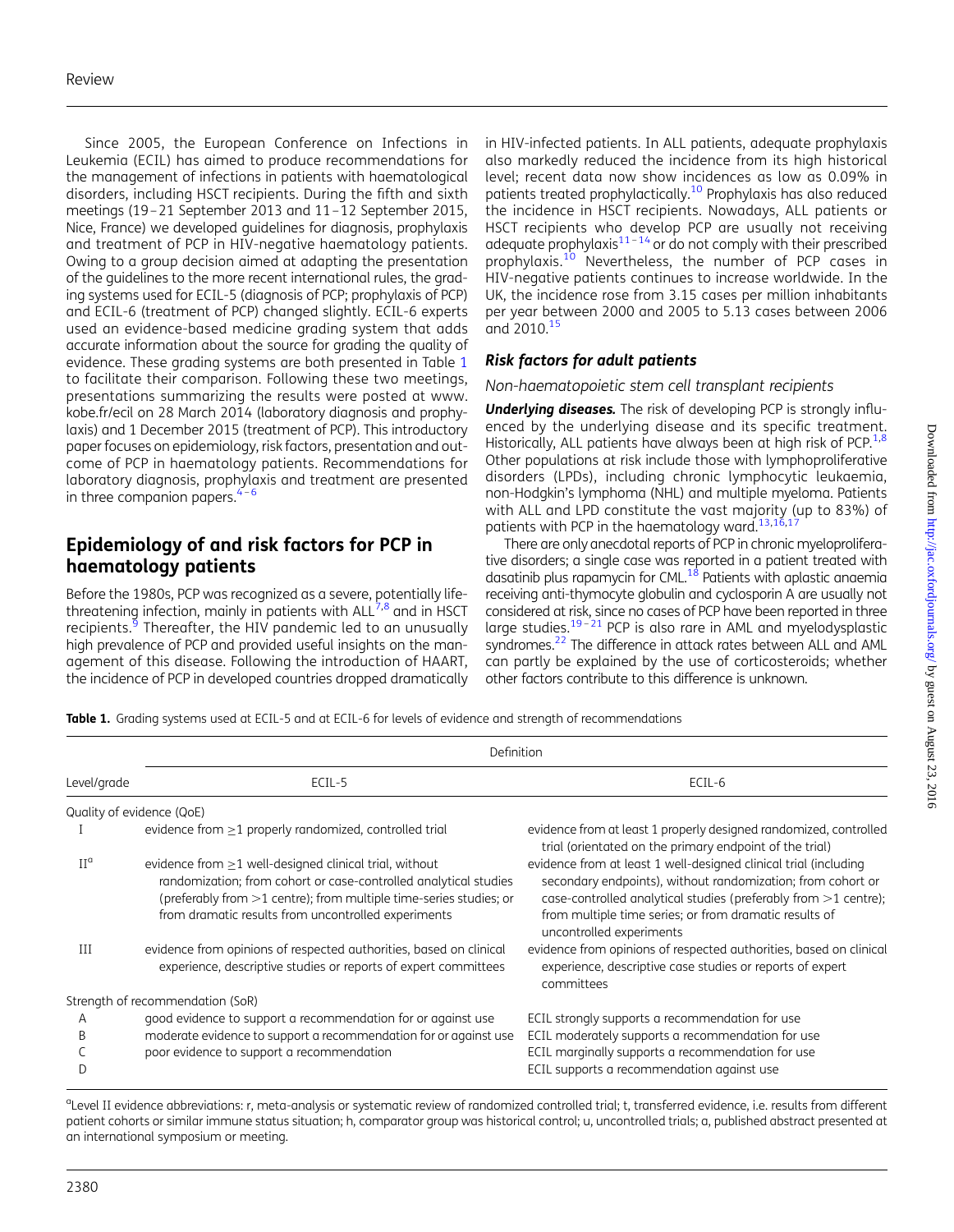Pre-existing respiratory diseases. Pre-existing lung diseases such as chronic obstructive pulmonary disease and asthma have been associated with PCP. $1$ <sup>1</sup>

Lymphocytopenia and low CD4+ cell counts. Most haematol-ogy patients with PCP are lymphocytopenic.<sup>[13](#page-4-0),[23](#page-5-0)-[26](#page-5-0)</sup> Patients usually have lower than normal CD4+ lymphocyte counts, $16,17,26-28$  $16,17,26-28$  $16,17,26-28$  $16,17,26-28$  $16,17,26-28$ with as many as 9 out of 10 having CD4+ numbers below  $0.3\times10^9$ /L.<sup>[27](#page-5-0)</sup> However, while a low CD4+ cell count is likely to be a risk factor, PCP has also been observed in patients with normal CD4+ cell counts.

Genetic predisposition. In mice, dectin-1 polymorphisms have been linked to the risk of hypoxaemia in experimental PCP.<sup>[29](#page-5-0)</sup> In addition, AIDS patients in sub-Saharan Africa are at lower risk compared with AIDS patients elsewhere.<sup>[30](#page-5-0)</sup> Nevertheless, a genetic marker that can identify patients at high risk of PCP has not yet been described.

#### Specific therapies

- (a) Corticosteroids. Corticosteroid administration is the main predisposing factor for PCP in non-HIV-infected haematology patients; 90% have received corticosteroids in the month preceding diagnosis.[12](#page-4-0),[27,28](#page-5-0),[31,32](#page-5-0) However, a 'threshold' dose and duration that better defines the risk cannot be clearly discerned from the literature and, most probably, varies with the underlying disease and its treatment. Moreover, the daily dose seems to be inversely related to the duration of exposure.<sup>[33](#page-5-0)</sup> In a retrospective series of 142 patients without HIV infection, the mean duration of corticosteroid treatment was 2 months, with a maximum dose of 40 mg prednisone equivalent/day. However, seven patients had received treatment but at a maximum dose of 120 mg/day for only ≤1 month. In another series of 116 patients who were HIV negative, PCP had already developed after ≤8 weeks at daily doses of prednisone equivalent as low as 16 mg/day, although most cases of PCP occurred after 12 weeks of treat-ment.<sup>[34](#page-5-0)</sup> Based on these observations, others have recommended starting prophylaxis for patients receiving ≥20 mg prednisone equivalent/day for  $\geq$ 1 month.<sup>[32](#page-5-0),[35](#page-5-0)</sup>
- (b) Chemotherapeutic agents. Chemotherapeutic agents associated with an increased risk of PCP include vincristine,<sup>16</sup> cyclophosphamide, $36$  methotrexate  $37,38$  and cytarabine (only in LPD).<sup>[16](#page-5-0)</sup> However, most of these reports are of cases or small case-controlled series. Fludarabine induces profound and prolonged lymphocytopenia<sup>[39](#page-5-0)</sup> and has been associated with an increased risk of PCP, even when administered without rituximab. $39-41$  $39-41$
- (c) Monoclonal antibodies. Rituximab induces a profound and prolonged B cell defect; treatment with the drug is a risk factor for PCP, even when it is administered alone. $31,42$  When given in combination with CHOP-14 (cyclophosphamide, doxorubicin, vincristine, prednisone, one course every 14 days) to treat LPD, the addition of rituximab given every 2 weeks increased the risk of PCP from 4% to 13% in the absence of PCP prophylaxis.[24](#page-5-0),[43,44](#page-5-0) Dose intensity also increases the risk of PCP since cycles given every 14 days have a higher risk than cycles given every 21 days.  $44,45$  Of note, the at-risk period may be delayed. One study that combined rituximab, fludarabine and cyclophosphamide in 66 patients (who received prophylaxis

for up to 1 month after the end of therapy) showed a 12% incidence.[46](#page-5-0) However, seven out of eight cases occurred at a median of 6 months after the end of treatment.<sup>[46](#page-5-0)</sup>

The humanized anti-CD52 monoclonal IgG1 antibody alemtuzumab induces long-lasting T cell suppression and the risk of PCP was recognized early on. $47$  In seven recent trials of alemtuzumab for the treatment of LPD, PCP prophylaxis was recommended until 2 months after completion of therapy. The incidence of PCP was 0.9% (4/417), with the only cases being seen in patients who had not received prophylaxis.<sup>[48](#page-5-0)-[54](#page-5-0)</sup> Consequently, PCP remains a concern, whatever the indication for alemtuzumab.<sup>[55](#page-6-0)</sup>

#### HSCT recipients

In the early 1980s, the risk of PCP in HSCT recipients without adequate prophylaxis was almost 16% within the first 6 months.<sup>[9,](#page-4-0)[56](#page-6-0)</sup> Following this observation, most centres routinely initiated prophylaxis for 4 months after autologous HSCT and for at least 6 months following allogeneic HSCT. Larger series in the 1990s $57 - 60$  $57 - 60$  $57 - 60$  reported an incidence rate between 0% $61,62$  and 2.5% in allogeneic HSCT recipients<sup>[58](#page-6-0)</sup> and 1.4% in autologous HSCT recipients.<sup>[57](#page-6-0)</sup> There was only one report of an incidence of 7.2% after allogeneic HSCT among patients who could not tolerate trimethoprim/sulfamethoxazole and had received low doses of dapsone instead.<sup>[63](#page-6-0)</sup> Nowadays, PCP is rare in HSCT recipients unless patients do not comply with their prophylaxis. Given this rarity, it is difficult to determine risk factors as well as incidences in different types of HSCT.<sup>[26](#page-5-0)</sup> However, HSCT recipients who develop PCP have some particular characteristics.<sup>[57](#page-6-0)-[60,63,64](#page-6-0)</sup> Most cases occur late, typically  $>6$  months, and even up to several years after transplant.<sup>[58](#page-6-0)</sup> Most patients have acute or chronic graft-versus-host disease at diagnosis, with many receiving corticosteroids or other immunosuppressive drugs. It is not clear whether HSCT recipients with low circulating CD4+ cell counts are at higher risk than recipients with normal counts.

Risk factors for children. Children at risk of PCP include those with lymphoid malignancies, especially ALL and NHL, HSCT recipients, those being treated with corticosteroids, and patients with severe lymphocytopenia due to treatment with fludarabine, temozolomide or alemtuzumab, or who have severely impaired immunity following the administration of anti-TNF monoclonal antibodies. In the absence of prophylaxis, the incidence of PCP was 5%–15% in children undergoing HSCT, 22%–45% in patients with ALL or NHL, and around 25% in patients with severe combined immunodeficiency.[65](#page-6-0) In children, a corticosteroid dose of 16–20 mg/day or 0.4 mg/kg/day for  $>1$  month is considered a significant risk of PCP.<sup>[65,66](#page-6-0)</sup> Other groups with an increased risk include patients with Wiskott–Aldrich syndrome, X-linked hyper-IgM, X-linked agammaglobulinaemia, other inborn errors and solid tumours.  $43,67$  $43,67$  $43,67$ Moreover, in several studies, children with AML who were at risk of PCP also received PCP prophylaxis.<sup>[10](#page-4-0),[43](#page-5-0)[,68](#page-6-0)</sup>

### Presentation and outcome

#### Clinical presentation

PCP classically manifests with fever, non-productive cough, dyspnoea and diffuse interstitial pneumonitis both in children and adults. Extra-pulmonary infections have been reported, though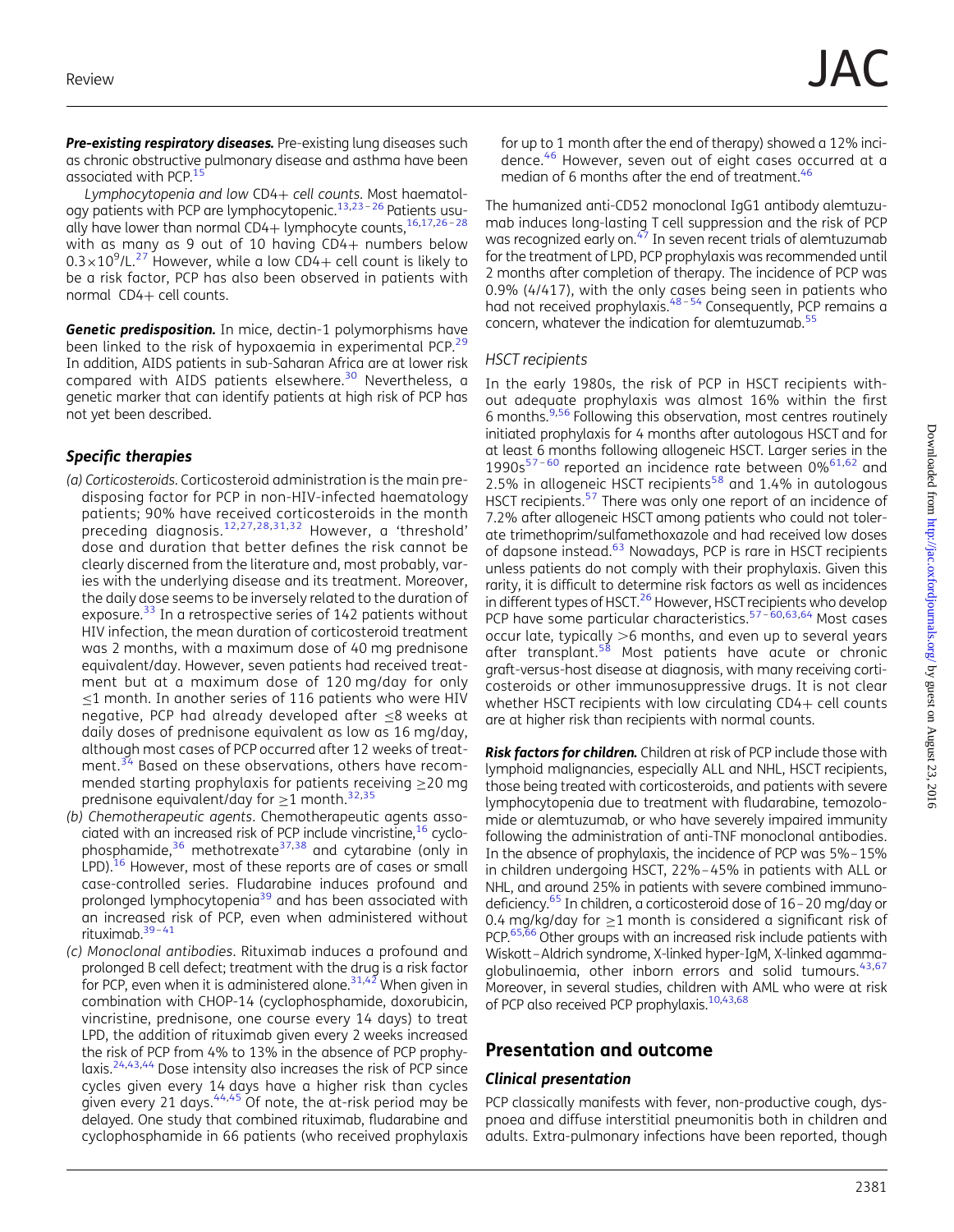almost exclusively in HIV-infected patients who were receiving aerosolized pentamidine as prophylaxis.<sup>[69](#page-6-0)</sup>

In the haematology population, fever is present in almost 90% of cases, though it may be absent or of low grade, especially when patients receive concomitant corticosteroids or antipyretic drugs. When PCP progresses slowly, respiratory symptoms may be min-imal for several days.<sup>[26,28,31](#page-5-0),[58,70](#page-6-0)-[72](#page-6-0)</sup> Therefore, bronchoscopy with lavage should be performed promptly in high-risk patients when indirect and non-invasive methods have failed to demonstrate the aetiology of respiratory symptoms or isolated fever.<sup>[4](#page-4-0)</sup>

Despite obvious similarities, there are important differences in the presentation of PCP between patients with and without HIV infection (Table 2). Firstly, patients without HIV infection are more likely to receive corticosteroids at the time of diagno-sis.<sup>[12](#page-4-0)[,27](#page-5-0),[28,31,32](#page-5-0)</sup> In some cases, PCP is only diagnosed after withdrawal or during tapering of the corticosteroid. So patients may be receiving low doses of the drugs at diagnosis.<sup>[73](#page-6-0)–[75](#page-6-0)</sup> In children and adolescents, PCP may also develop during phases of immune recovery (e.g. after reduction of immunosuppression, such as tapering of corticosteroids) or reduction in the dose intensity of chemotherapy (e.g. maintenance phase for ALL).<sup>[66](#page-6-0),[76](#page-6-0)</sup> Therefore, the severity of disease might be more related to the inflammatory process rather than to the fungal burden.<sup>[25,](#page-5-0)[77](#page-6-0)</sup>

A list of other features of PCP in haematology is shown below and these are summarized in Table 2:

- The disease is more often rapidly evolving, with a mean interval between first symptoms to diagnosis of only a few days.<sup>[71,77](#page-6-0),[78](#page-6-0)</sup>
- $\bullet$  Hypoxaemia is more frequently present.<sup>[25](#page-5-0),[27,35](#page-5-0)</sup>
- † Elevation of lactate dehydrogenase at diagnosis is less frequent $^{12}$  $^{12}$  $^{12}$  and has a poor predictive value. $^{79}$  $^{79}$  $^{79}$
- Patients have a lower number of P. jirovecii cysts in bronchoalveolar lavage (BAL) fluid and a higher number of inflammatory cells (especially neutrophils in BAL fluid), making diagnosis by staining and immunofluorescence more difficult.[25,35](#page-5-0),[71](#page-6-0) The lower fungal burden and the decreasing gradient of colonization between alveoli and the upper respiratory tract further explain the low diagnostic yield of sputum examination for PCP in this population.<sup>[4](#page-4-0)</sup>

† Pulmonary co-infections seem to be particularly frequent in haematology. These are reported in 29%–75% of patients, mostly due to Staphylococcus aureus, Gram-negative bacilli, cytomegalovirus or Aspergillus spp.[12,](#page-4-0)[26](#page-5-0),[28,34,](#page-5-0)[80](#page-6-0) PCP occurring after allogeneic HSCT is associated with cytomegalovirus pneumonia in about half of the cases[.26](#page-5-0) Hence, a diagnostic strategy exclusively focused on the detection of PCP runs the risk of missing clinically important co-pathogens. It is unclear whether these co-infections, particularly with herpes viruses,  $81$ are a risk factor for developing PCP or just a marker of profound immunosuppression.

#### **Imaging**

Initially the conventional chest X-ray may be normal,  $26,28,31$  $26,28,31$  $26,28,31$  $26,28,31$  $26,28,31$ , [70](#page-6-0)-[72,82](#page-6-0) but it can rapidly evolve to diffuse, interstitial pneumonia in 60%–80% of cases.  $^{13,83}$  $^{13,83}$  $^{13,83}$  Alveolar or alveolo-interstitial patterns are less frequent than in HIV infection. Multi-slice or highresolution CT scanning is more sensitive, $84$  though none of the radiological features is very specific or pathognomonic for PCP. Usually the CT scan shows bilateral, patchy ground-glass opacities, predominantly in the perihilar regions without affecting the periphery. Consolidations can be present. Cysts are detected in 10% of cases, especially in the upper lobes, and may lead to pneumothorax.[25](#page-5-0),[26](#page-5-0),[78,85](#page-6-0) Pleural effusions are rare, except for HSCT recipients.<sup>[26](#page-5-0)</sup> Single or multiple nodules have also been reported.<sup>[72,78,86](#page-6-0)</sup> Of note, patients in haematology tend to have more cystic lesions and fewer ground-glass opacities.<sup>[72,86](#page-6-0)</sup> Unusual imaging features, including the reversed halo sign or cavities, have also been described. $87,88$  Additionally, co-infections may influence imaging features.

Fluorodeoxyglucose (FDG) integrated with computed tomography (FDG –PET) shows an increased uptake of FDG in the lungs; however, this is not specific. Hence, PET scans should not be used routinely to diagnose PCP.<sup>82,89</sup>

#### **Diagnosis**

Bronchoscopy with BAL remains the gold standard method for diagnosing PCP in non-HIV-infected haematology patients

Table 2. Main differences in clinical presentation of Pneumocystis pneumonia between HIV-positive and HIV-negative patients

| Difference                                              | HIV-positive                          | HIV-negative                                                                                    | References        |
|---------------------------------------------------------|---------------------------------------|-------------------------------------------------------------------------------------------------|-------------------|
| PCP may reveal the underlying disease yes               |                                       | exceptional (three cases of adult T cell<br>leukgemig due to HTLV infection revealed<br>by PCP) | 90.91             |
| Corticosteroids received before the<br>diagnosis of PCP | no                                    | yes (90%), mostly during tapering or after<br>withdrawal                                        | 12,27,28,31,32    |
| Onset                                                   | progressive                           | acute                                                                                           | 71,86,92          |
| Duration of symptoms before diagnosis                   | long $(3-5$ weeks)                    | short $(4-8 \text{ days})$                                                                      |                   |
| Hypoxaemia<br>LDH elevation                             | mild                                  | often severe                                                                                    | 25,27,35          |
| specificity and sensitivity<br>levels                   | qood<br>high                          | low<br>moderate                                                                                 | 12,79             |
| Characteristics of BAL fluid                            | high number of cysts; few neutrophils | low number of cysts; many neutrophils                                                           | 25,35,71          |
| Mortality rate                                          | 17%-30%                               | 28%-53%; especially high after HSCT                                                             | 13,26,28,31,70,80 |

HTLV, human T cell leukaemia virus; LDH, lactate dehydrogenase.

Downloaded from http://jac.oxfordjournals.org/ by guest on August 23, 2016  $Downloaded from  $http://ja.c.oxfordjounnals.org/ by guest on August 23, 2016$$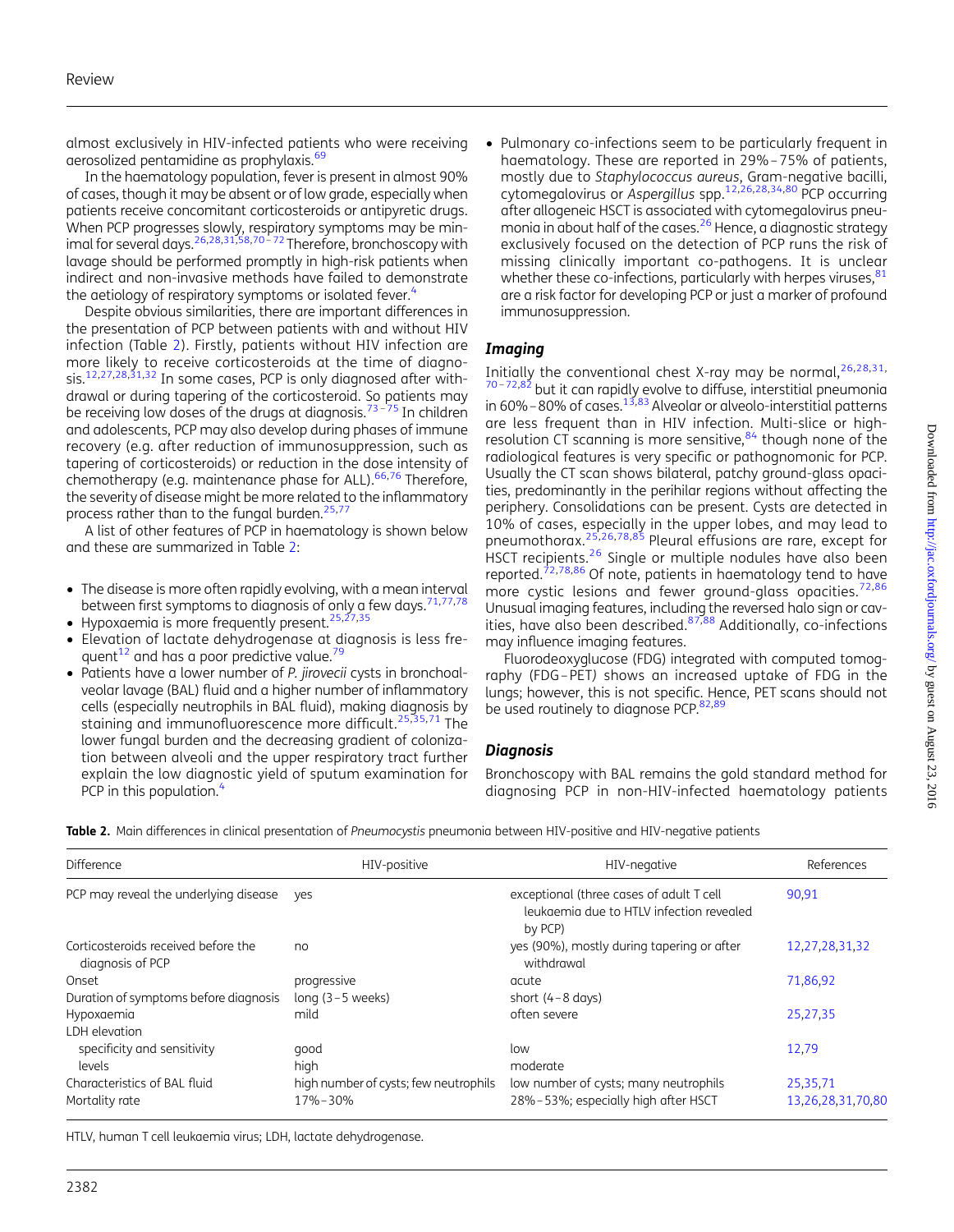<span id="page-4-0"></span>because (i) the low number of cysts compared with the high number in HIV-positive patients impairs the diagnostic yield of using upper respiratory tract samples, and (ii) BAL is the preferred method to identify or exclude pulmonary co-infections. The ECIL guidelines on laboratory diagnosis of PCP in haematology patients are presented in a companion paper.<sup>4</sup>

Mortality rates remain very high in haematology patients, from 30% to 59%,  $12,26,31,70,71,80$  $12,26,31,70,71,80$  $12,26,31,70,71,80$  $12,26,31,70,71,80$  $12,26,31,70,71,80$  $12,26,31,70,71,80$  $12,26,31,70,71,80$  $12,26,31,70,71,80$  especially in HSCT recipients  $(48\% - 70\%)$ ,  $^{14,26,63}$  $^{14,26,63}$  $^{14,26,63}$  $^{14,26,63}$  compared with 17%–30% in patients with HIV infection.

# **Conclusions**

Although rare, PCP is a severe, but preventable disease. The main haematology populations at risk are patients with ALL and allogeneic HSCT recipients; in the absence of adequate prophylaxis the risk ranges between 15% and 45%. Absence of prophylaxis or poor compliance are the main risk factors in high-risk populations. PCP deserves constant attention in haematology patients in order to identify new at-risk populations, implement prophylactic procedures and check medication compliance. Three companion papers will present the ECIL quidelines for laboratory diagnosis,<sup>4</sup> prevention<sup>5</sup> and treatment<sup>6</sup> of PCP.

### Acknowledgements

We thank Patricia Munoz (Madrid) and J. Peter Donnelly (Nijmegen) for their helpful support of the plenary debate of this guideline at ECIL-5. We also thank Jean-Michel Gosset and the staff of KOBE, group GL-Events, Lyon, France, for the organization of the ECIL-5 meeting.

#### ECIL-5 meeting participants

Samir Agrawal, UK; Murat Akova, Turkey; Alexandre Alanio, France; Mahmoud Aljurf, Saudi Arabia; Dina Averbuch, Israel; Thomas Berg, Germany; Ola Blennow, Sweden; Stéphane Bretagne, France; Roger Brüggemann, the Netherlands; Thierry Calandra, Switzerland; Elio Castagnola, Italy; Simone Cesaro, Italy; Catherine Cordonnier, France; Oliver Cornely, Germany; Rafael De La Camara, Spain; Peter Donnelly, the Netherlands; Lubos Drgona, Slovakia; Rafael Duarte, Spain; Hermann Einsele, Germany; Dan Engelhard, Israel; Corrado Girmenia, Italy; Ruth Hargreaves (Gilead Sciences), UK; Philippe Hauser, Switzerland; Jannick Helweg-Larsen, Denmark; Raoul Herbrecht, France; Hans Hirsch, Switzerland; Petr Hubacek, Czech Republic; Christopher Kibbler, UK; Galina Klyasova, Russia; Michal Kouba, Czech Republic; Bart-Jan Kullberg, the Netherlands; Katrien Lagrou, Belgium; Per Ljungman, Sweden; Johan Maertens, Belgium; Vincent Mallet, France; Oscar Marchetti, Switzerland; Georg Maschmeyer, Germany; Olga Matos, Portugal; Willem Melchers, the Netherlands; Malgorzata Mikulska, Italy; Patricia Munoz, Spain; Christina Orasch, Switzerland; Livio Pagano, Italy; Antonio Pagliuca, UK; Olaf Penack, Germany; George Pettrikos, Greece; Zdenek Racil, Czech Republic; Patricia Ribaud, France; Valérie Rizzi-Puechal (Pfizer), France; Emmanuel Roilides, Greece; Janos Sinko, Hungary; Anna Skiada, Greece; Monica Slavin, Australia; Jan Styczynski, Poland; Frederic Tissot, Switzerland; Lorraine Tweddle (Astellas), UK; Florian van Boemmel, Germany; Marie von Lilienfeld-Toal, Germany; Claudio Viscoli, Italy; Katherine Ward, UK; Craig Wood (MSD), USA.

### Funding

The ECIL-5 meeting was supported by unrestricted educational grants from Astellas Pharma, Gilead Sciences, Merck, and Pfizer. The ECIL-6

meeting was supported by unrestricted educational grants from Basilea, Gilead Sciences, Merck, and Pfizer.

# Transparency declarations

S. B. received a consultant honorarium from Myconostica. All the remaining authors have none to declare.

### Author contributions

All authors developed the content of the manuscript. C. C. and J. M. drafted the manuscript and all authors approved the final version.

### References

1 Hughes W, Price R, Kim H et al. Pneumocystis carinii pneumonitis in children with malignancies. J Pediatr 1973; 82: 404–15.

2 Thomas CF Jr, Limper AH. Pneumocystis pneumonia. N Engl J Med 2004; 350: 2487–98.

3 Edman JC, Kovacs JA, Masur H et al. Ribosomal RNA sequence shows Pneumocystis carinii to be a member of the fungi. Nature 1988; 334: 519–22.

4 Alanio A, Hauser PM, Lagrou K et al. ECIL guidelines for the diagnosis of Pneumocystis jirovecii pneumonia in patients with haematological malignancies and stem cell transplant recipients. J Antimicrob Chemother 2016; 71: 2386–96.

5 Maertens J, Cesaro S, Maschmeyer G et al. ECIL guidelines for preventing Pneumocystis jirovecii pneumonia in patients with haematological malignancies and stem cell transplant recipients. J Antimicrob Chemother 2016; 71: 2397–404.

6 Maschmeyer G, Helweg-Larsen J, Pagano L et al. ECIL guidelines for the treatment of Pneumocystis jirovecii pneumonia in non-HIV-infected haematology patients. J Antimicrob Chemother 2016; 71: 2405-13.

7 Hughes W, Feldman SA, Aur RJ. Intensity of immunosuppressive therapy and the incidence of Pneumocystis carinii pneumonitis. Cancer 1975; 36: 2004–9.

8 Siegel S, Nesbit M, Baehner R et al. Pneumonia during therapy for childhood acute lymphoblastic leukemia. Am J Dis Child 1980; 134: 28-34.

9 Meyers J, Flournoy N, Thomas E. Nonbacterial pneumonia after allogeneic bone marrow transplantation. Rev Infect Dis 1982; 4: 1119–32.

10 Caselli D, Petris MG, Rondelli R et al. Single-day trimethoprim/sulfamethoxazole prophylaxis for Pneumocystis pneumonia in children with cancer. J Pediatr 2014; 164: 389–92 e1.

11 Matsumura Y, Ito Y, Yamamoto M et al. Pneumocystis polymerase chain reaction and blood  $(1\rightarrow 3)$ -B-D-glucan assays to predict survival with suspected Pneumocystis jirovecii pneumonia. J Infect Chemother 2013; 20: 109–14.

12 McKinnell JA, Cannella AP, Kunz DF et al. Pneumocystis pneumonia in hospitalized patients: a detailed examination of symptoms, management, and outcomes in human immunodeficiency virus (HIV)-infected and HIV-uninfected persons. Transpl Infect Dis 2012; 14: 510-8.

13 Pagano L, Fianchi L, Mele L et al. Pneumocystis carinii pneumonia in patients with malignant haematological diseases: 10 years' experience of infection in GIMEMA centres. Br J Haematol 2002; 117: 379–86.

14 Zahar J, Robin M, Azoulay E et al. Pneumocystis carinii pneumonia in critically ill patients with malignancy: a descriptive study. Clin Infect Dis 2002; 35: 929–34.

15 Maini R, Henderson KL, Sheridan EA et al. Increasing Pneumocystis pneumonia, England, UK, 2000–2010. Emerg Infect Dis 2013; 19: 386–92.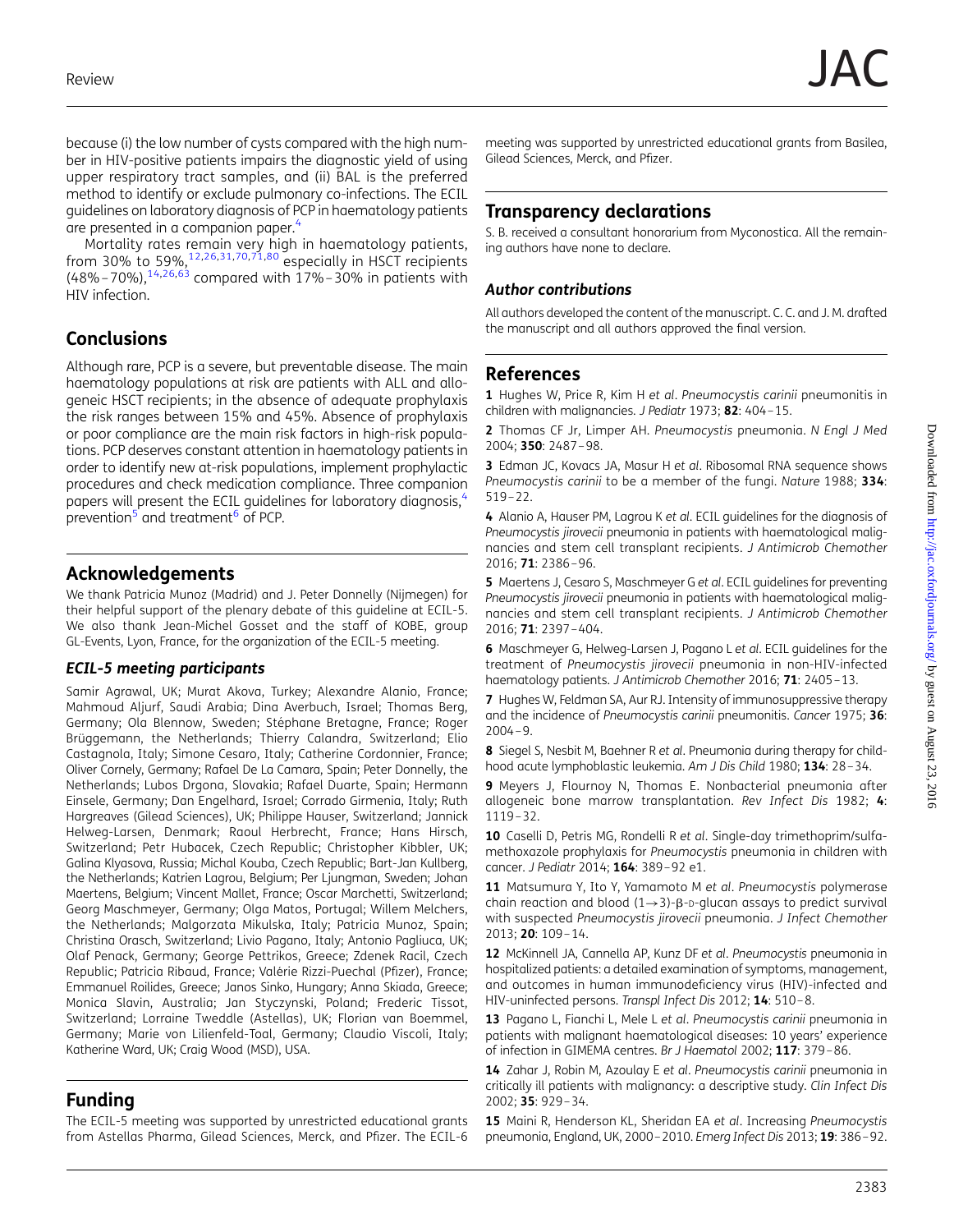<span id="page-5-0"></span>16 Roblot F, Imbert S, Godet C et al. Risk factors analysis for Pneumocystis jiroveci pneumonia (PCP) in patients with haematological malignancies and pneumonia. Scand J Infect Dis 2004; 36: 848–54.

17 Roblot F, Le Moal G, Kauffmann-Lacroix C et al. Pneumocystis jirovecii pneumonia in HIV-negative patients: a prospective study with focus on immunosuppressive drugs and markers of immune impairment. Scand J Infect Dis 2014; 46: 210–4.

18 Sillaber C, Herrmann H, Bennett K et al. Immunosuppression and atypical infections in CML patients treated with dasatinib at 140 mg daily. Eur J Clin Invest 2009; 39: 1098–109.

19 Frickhofen N, Kaltwasser JP, Schrezenmeier H et al. Treatment of aplastic anemia with antilymphocyte globulin and methylprednisolone with or without cyclosporine. The German Aplastic Anemia Study Group. N Engl J Med 1991; 324: 1297–304.

20 Marsh JC, Bacigalupo A, Schrezenmeier H et al. Prospective study of rabbit antithymocyte globulin and cyclosporine for aplastic anemia from the EBMT Severe Aplastic Anaemia Working Party. Blood 2012; 119: 5391–6.

21 Scheinberg P, Nunez O, Weinstein B et al. Horse versus rabbit antithymocyte globulin in acquired aplastic anemia. N Engl J Med 2011; 365: 430-8.

22 Toma A, Fenaux P, Dreyfus F et al. Infections in myelodysplastic syndromes. Haematologica 2012; 97: 1459–70.

23 Barbounis V, Aperis G, Gambletsas E et al. Pneumocystis carinii pneumonia in patients with solid tumors and lymphomas: predisposing factors and outcome. Anticancer Res 2005; 25: 651–5.

24 Huang YC, Liu CJ, Liu CY et al. Low absolute lymphocyte count and addition of rituximab confer high risk for interstitial pneumonia in patients with diffuse large B-cell lymphoma. Ann Hematol 2011; 90: 1145-51.

25 Kovacs J, Hiemenz J, Macher A et al. Pneumocystis carinii pneumonia: a comparison between patients with the acquired immunodeficiency syndrome and patients with other immunodeficiencies. Medicine 1984; 100: 663–71.

26 Torres HA, Chemaly RF, Storey R et al. Influence of type of cancer and hematopoietic stem cell transplantation on clinical presentation of Pneumocystis jiroveci pneumonia in cancer patients. Eur J Clin Microbiol Infect Dis 2006; 25: 382–8.

27 Mansharamani N, Garland R, Delaney D et al. Management and outcome patterns for adult Pneumocystis carinii pneumonia, 1985 to 1995. Comparison of HIV-associated cases to other immunocompromised states. Chest 2000; 118: 704–11.

28 Toper C, Rivaud E, Daniel C et al. Pneumocystose pulmonaire chez des patients immunodéprimés non infectés par le VIH: étude de 41 cas. Rev Pneumol Clin 2011; 67: 191–8.

29 Ricks DM, Chen K, Zheng M et al. Dectin immunoadhesins and Pneumocystis pneumonia. Infect Immun 2013; 81: 3451–62.

30 Schoffelen AF, van Lelyveld SF, Barth RE et al. Lower incidence of Pneumocystis jirovecii pneumonia among Africans in the Netherlands host or environmental factors? AIDS 2013; 27: 1179–84.

31 Martin-Garrido I, Carmona E, Specks U et al. Pneumocystis pneumonia in patients treated with rituximab. Chest 2013; 144: 258–65.

32 Sepkowitz K. Pneumocystis carinii pneumonia in patients without AIDS. Clin Infect Dis 1993; 17: S416–22.

33 Sepkowitz K, Brown A, Telzac E et al. Pneumocystis carinii pneumonia among patients without AIDS at a cancer hospital. JAMA 1992; 267: 832–7.

34 Yale S, Limper A. Pneumocystis carinii pneumonia in patients without acquired immunodeficiency syndrome: associated illnesses and prior corticosteroid therapy. Mayo Clin Proc 1996; 71: 5–13.

35 Limper A, Offord K, Smith T et al. Pneumocystis carinii pneumonia. Differences in lung parasite number and inflammation in patients with and without AIDS. Am Rev Respir Dis 1989; 140: 1204–9.

36 Kulke MH, Vance EA. Pneumocystis carinii pneumonia in patients receiving chemotherapy for breast cancer. Clin Infect Dis 1997; 25: 215–8.

37 Kane GC, Israel HL, Peters SP. Pneumocystis carinii pneumonia and methotrexate therapy. Chest 1993; 103: 1923.

38 Kuitert LM, Harrison AC. Pneumocystis carinii pneumonia as a complication of methotrexate treatment of asthma. Thorax 1991; 46: 936–7.

39 O'Brien S, Kantarjian H, Beran M et al. Results of fludarabine and prednisone therapy in 264 patients with chronic lymphocytic leukemia with multivariate analysis-derived prognostic model for response to treatment. Blood 1993; 82: 1695–700.

40 Byrd JC, Hargis JB, Kester KE et al. Opportunistic pulmonary infections with fludarabine in previously treated patients with low-grade lymphoid malignancies: a role for Pneumocystis carinii pneumonia prophylaxis. Am J Hematol 1995; 49: 135-42.

41 Tsimberidou AM, Younes A, Romaguera J et al. Immunosuppression and infectious complications in patients with stage IV indolent lymphoma treated with a fludarabine, mitoxantrone, and dexamethasone regimen. Cancer 2005; 104: 345-53.

42 Obeid KM, Aguilar J, Szpunar S et al. Risk factors for Pneumocystis jirovecii pneumonia in patients with lymphoproliferative disorders. Clin Lymphoma Myeloma Leuk 2012; 12: 66-9.

43 Kim SY, Dabb AA, Glenn DJ et al. Intravenous pentamidine is effective as second line Pneumocystis pneumonia prophylaxis in pediatric oncology patients. Pediatr Blood Cancer 2008; 50: 779–83.

44 Kolstad A, Holte H, Fossa A et al. Pneumocystis jirovecii pneumonia in B-cell lymphoma patients treated with the rituximab-CHOEP-14 regimen. Haematologica 2007; 92: 139–40.

45 Kamel S, O'Connor S, Lee N et al. High incidence of Pneumocystis jirovecii pneumonia in patients receiving biweekly rituximab and cyclophosphamide, adriamycin, vincristine, and prednisone. Leuk Lymphoma 2010; 51: 797–801.

46 Haeusler GM, Slavin MA, Seymour JF et al. Late-onset Pneumocystis jirovecii pneumonia post-fludarabine, cyclophosphamide and rituximab: implications for prophylaxis. Eur J Haematol 2013; 91: 157-63.

47 Rai KR, Freter CE, Mercier RJ et al. Alemtuzumab in previously treated chronic lymphocytic leukemia patients who also had received fludarabine. J Clin Oncol 2002; 20: 3891-7.

48 Hillmen P, Skotnicki AB, Robak T et al. Alemtuzumab compared with chlorambucil as first-line therapy for chronic lymphocytic leukemia. J Clin Oncol 2007; 25: 5616–23.

49 Karlsson C, Norin S, Kimby E et al. Alemtuzumab as first-line therapy for B-cell chronic lymphocytic leukemia: long-term follow-up of clinical effects, infectious complications and risk of Richter transformation. Leukemia 2006; 20: 2204–7.

50 Keating MJ, Flinn I, Jain V et al. Therapeutic role of alemtuzumab (Campath-1H) in patients who have failed fludarabine: results of a large international study. Blood 2002; 99: 3554–61.

51 Lin TS, Donohue KA, Byrd JC et al. Consolidation therapy with subcutaneous alemtuzumab after fludarabine and rituximab induction therapy for previously untreated chronic lymphocytic leukemia: final analysis of CALGB 10101. J Clin Oncol 2010; 28: 4500–6.

52 Lundin J, Kimby E, Bjorkholm M et al. Phase II trial of subcutaneous anti-CD52 monoclonal antibody alemtuzumab (Campath-1H) as first-line treatment for patients with B-cell chronic lymphocytic leukemia (B-CLL). Blood 2002; 100: 768–73.

53 Martin SI, Marty FM, Fiumara K et al. Infectious complications associated with alemtuzumab use for lymphoproliferative disorders. Clin Infect Dis 2006; 43: 16–24.

54 Wendtner CM, Ritgen M, Schweighofer CD et al. Consolidation with alemtuzumab in patients with chronic lymphocytic leukemia (CLL) in